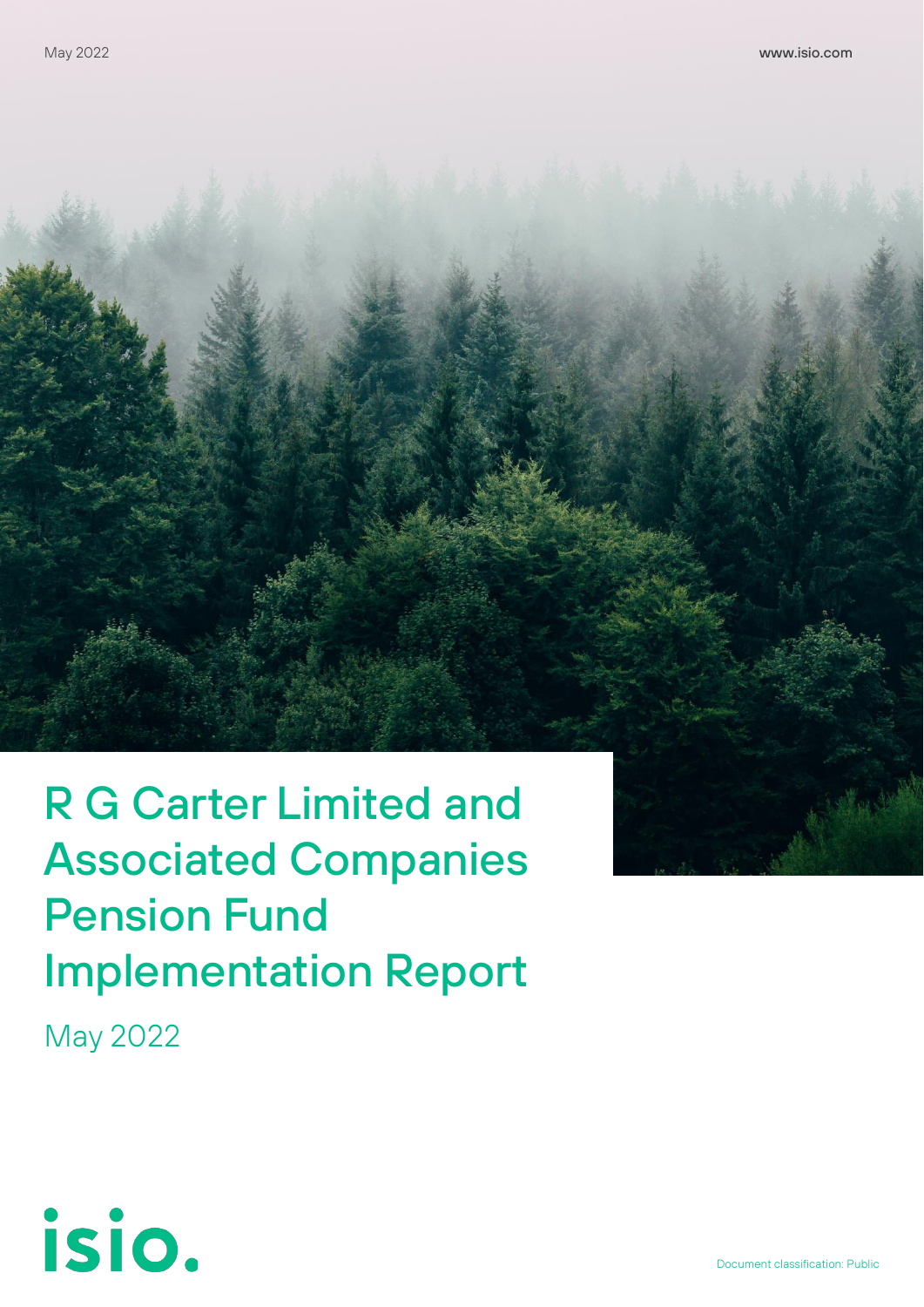# Background and Implementation **Statement**

#### **Background**

The Department for Work and Pensions ('DWP') is increasing regulation to improve disclosure of financially material risks. This regulatory change recognises Environmental, Social and Governance ("ESG") factors as financially material and schemes need to consider how these factors are managed as part of their fiduciary duty. The regulatory changes require that schemes detail their policies in their Statement of Investment Principles ("SIP") and demonstrate adherence to these policies in an implementation report.

#### Statement of Investment Principles (SIP)

The Fund has updated its SIP in response to the DWP regulation to cover:

- Policies for managing financially material considerations including ESG factors and climate change; and
- Policies on the stewardship of the investments.

The SIP can be found online at the web address: [https://www.rgcarter](https://www.rgcarter-construction.co.uk/wp-content/uploads/2022/03/SIP-2022.pdf)[construction.co.uk/wp-content/uploads/2022/03/SIP-2022.pdf](https://www.rgcarter-construction.co.uk/wp-content/uploads/2022/03/SIP-2022.pdf) changes to the SIP are detailed on the following page.

#### Implementation Report

This Implementation Report is to provide evidence that the Fund continues to follow and act on the principles outlined in the SIP. This report details:

- Actions the Trustee has taken to manage financially material risks and implement the key policies in its SIP;
- $\cdot$  The current policy and approach with regards to ESG and the actions taken with managers on managing ESG risks;
- The extent to which the Trustee has followed policies on engagement, covering engagement actions with its fund managers and in turn the engagement activity of the fund managers with the companies they invest; and
- Voting behaviour covering the reporting year up to 31 December 2021 for and on behalf of the Fund including the most significant votes cast by the Fund or on its behalf.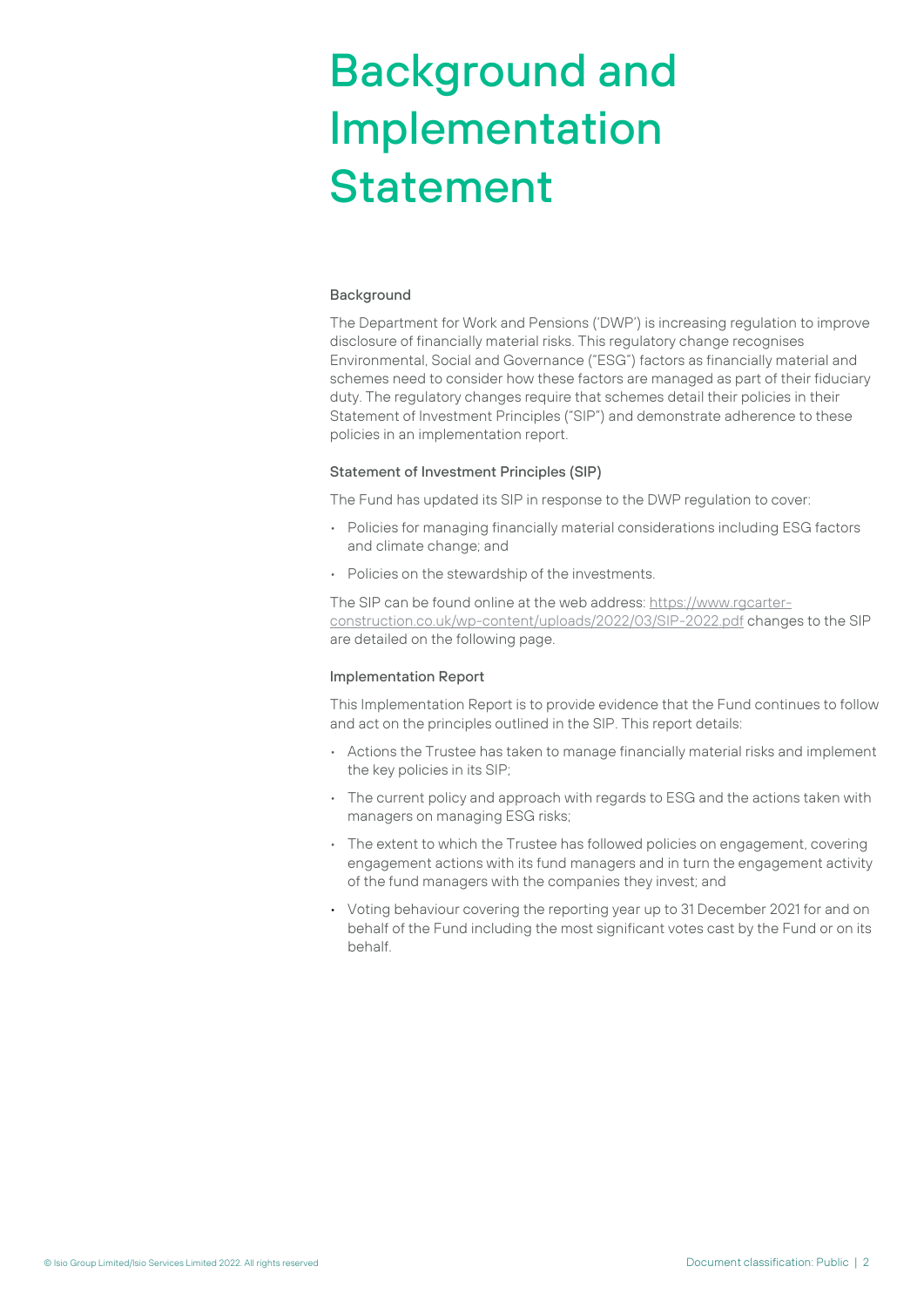Summary of key actions undertaken over the Fund reporting year

The ISC has agreed an Environmental Social and Governance Policy, which formalises the Trustee's ESG beliefs and its policy on how ESG factors should be integrated in investment decision-making.

These policies can be seen on page 7 of this Implementation Statement.

#### Implementation Statement

This report demonstrates that R G Carter Limited and Associated Companies Pension Fund has adhered to its investment principles and its policies for managing financially material considerations including ESG factors and climate change.

Mark Jegin Signed

Position Chair of Trustees

Date 30 May 2022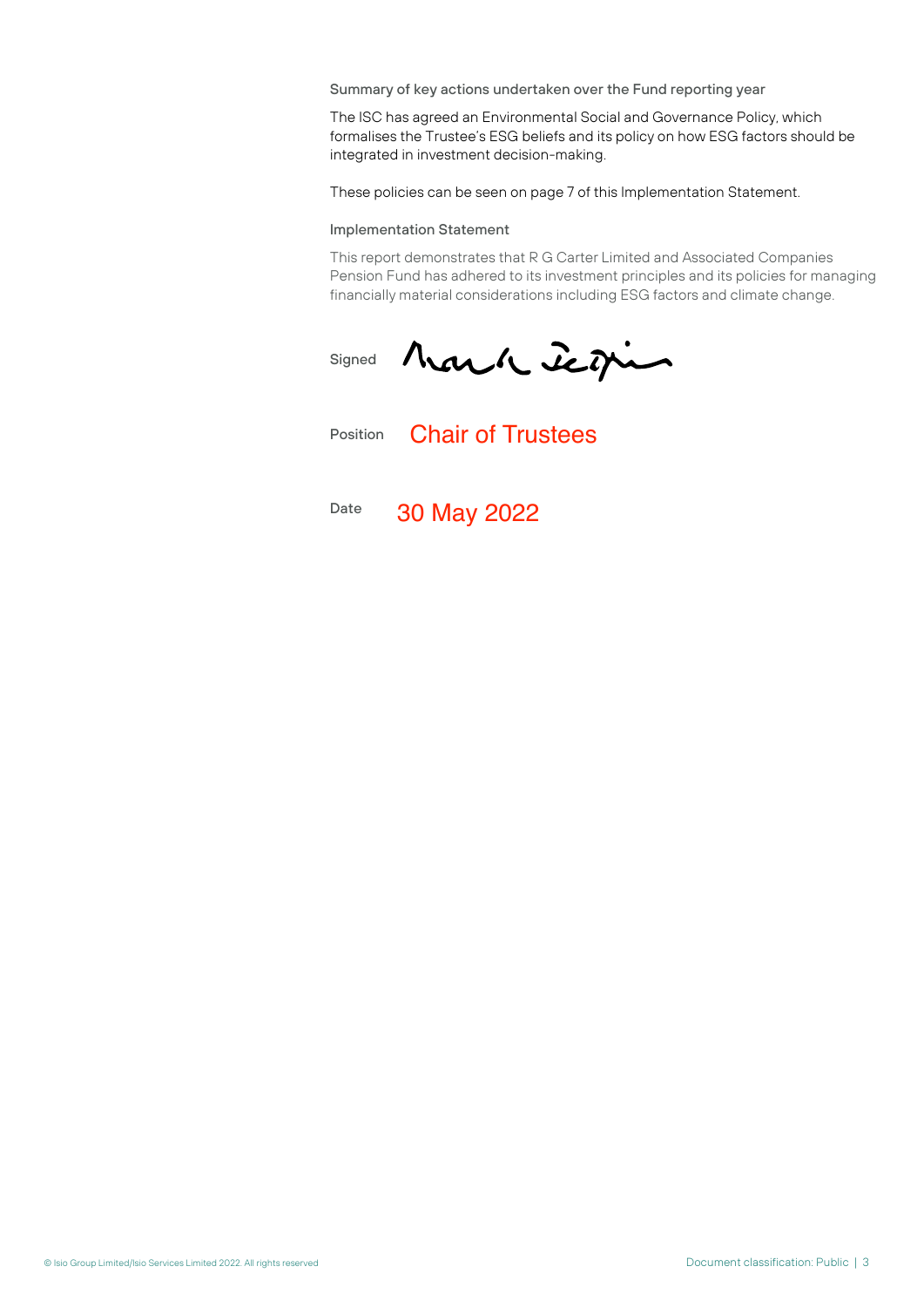## Managing risks and policy actions

| <b>Risk / Policy</b>                       | <b>Definition</b>                                                                                                                                                                    | <b>Policy</b>                                                                                                                                                                                                                   | Actions taken in the year<br>ending December 2021                                                             |
|--------------------------------------------|--------------------------------------------------------------------------------------------------------------------------------------------------------------------------------------|---------------------------------------------------------------------------------------------------------------------------------------------------------------------------------------------------------------------------------|---------------------------------------------------------------------------------------------------------------|
| Interest rates<br>and inflation            | The risk of mismatch<br>between the value of the<br>Fund assets and present<br>value of liabilities from<br>changes in interest rates<br>and inflation expectations.                 | To hedge 90% of these risks<br>on a Technical provisions<br>Basis.<br>The Trustee monitors the<br>hedge and will update the<br>strategic hedge on a regular<br>basis with advice from the<br>investment consultant (Isio).      | The Trustee increased the<br>level of the Scheme's hedging<br>from 70% to 90% over the<br>course of the year. |
| Liquidity                                  | Difficulties in raising<br>sufficient cash when<br>required without adversely<br>impacting the fair market<br>value of the investment.                                               | To maintain a sufficient<br>allocation to liquid assets so<br>that there is a prudent<br>buffer to pay members<br>benefits as they fall due<br>(including transfer values),<br>and to provide collateral to<br>the LDI manager. | No changes to the policy were<br>made and over the year.                                                      |
| <b>Market</b>                              | Experiencing losses due to<br>factors that affect the<br>overall performance of the<br>financial markets.                                                                            | To remain appropriately<br>diversified and hedge away<br>unrewarded risks, where<br>practicable.                                                                                                                                | No changes to the policy were<br>made and over the year.                                                      |
| <b>Credit</b>                              | Default on payments due as<br>part of a financial security<br>contract.                                                                                                              | To diversify this risk by<br>investing in a range of credit<br>markets across different<br>geographies and sectors.                                                                                                             | No changes to the policy were<br>made and over the year.                                                      |
|                                            |                                                                                                                                                                                      | To appoint investment<br>managers who actively<br>manage this risk by seeking<br>to invest only in debt<br>securities where the yield<br>available sufficiently<br>compensates the Fund for<br>the risk of default.             |                                                                                                               |
| Environmental.<br>Social and<br>Governance | Exposure to Environmental,<br>Social and Governance<br>factors, including but not<br>limited to climate change,<br>which can impact the<br>performance of the Fund's<br>investments. | To appoint managers who<br>satisfy the following criteria,<br>unless there is a good<br>reason why the manager<br>does not satisfy each<br>criteria:<br>1. Responsible Investment<br>('RI') Policy / Framework                  | Further detail provided later in<br>this report.                                                              |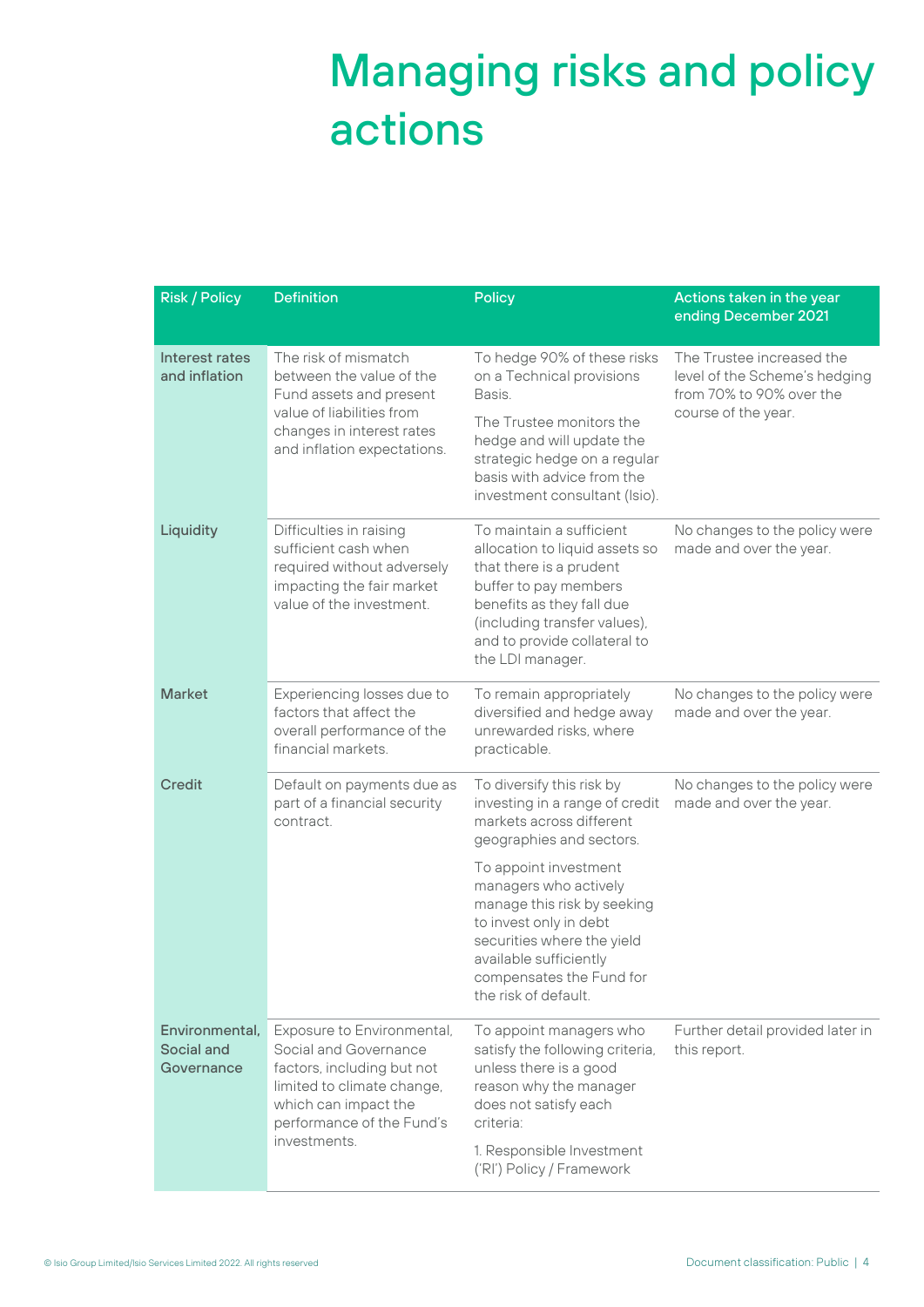|          |                                                                                                    | 2. Implemented via<br><b>Investment Process</b>                                                                 |                                                          |
|----------|----------------------------------------------------------------------------------------------------|-----------------------------------------------------------------------------------------------------------------|----------------------------------------------------------|
|          |                                                                                                    | 3. A track record of using<br>engagement and any voting<br>rights to manage ESG<br>factors                      |                                                          |
|          |                                                                                                    | 4. ESG specific reporting                                                                                       |                                                          |
|          |                                                                                                    | 5. UN PRI Signatory                                                                                             |                                                          |
|          |                                                                                                    | The Trustee monitors the<br>mangers on an ongoing<br>basis.                                                     |                                                          |
| Currency | The potential for adverse<br>currency movements to<br>have an impact on the<br>Fund's investments. | Hedge all currency risk on<br>all assets that deliver a<br>return through contractual<br>income where possible. | No changes to the policy were<br>made and over the year. |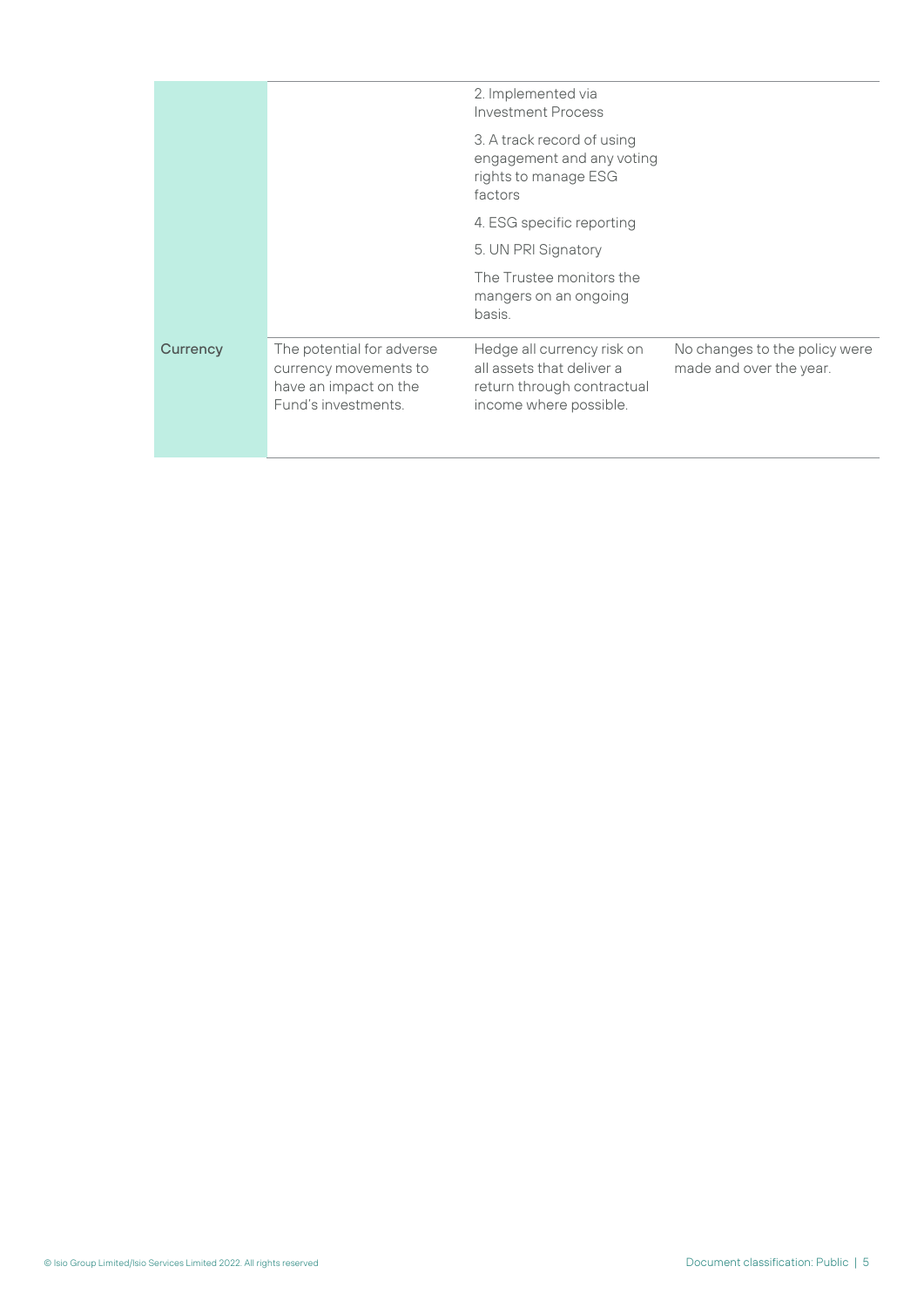## Changes to the SIP

The ISC has agreed an Environmental Social and Governance Policy, which formalises the Trustee's ESG beliefs and its policy on how ESG factors should be integrated in investment decision-making.

These policies can be seen on the following page.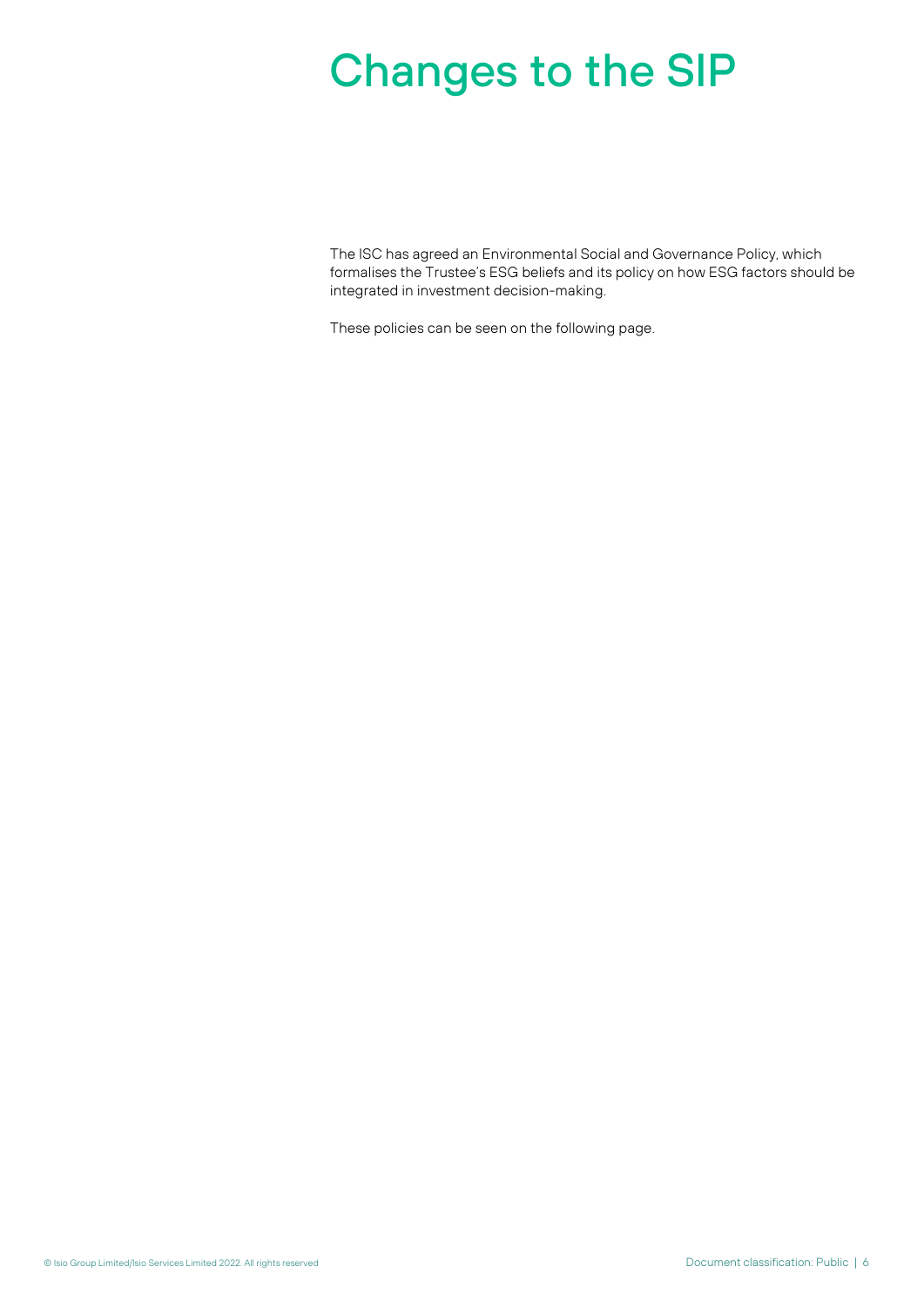# Current ESG policy and approach

### ESG as a financially material risk

The SIP describes the Funds policy with regards to ESG as a financially material risk. The Trustee has a separate ESG policy in place which describes their ESG beliefs and how the Fund monitors ESG risks including climate change in the investment portfolio.

### Implementing the Current ESG Policy

| <b>Risk</b><br><b>Management</b>            | 1. ESG factors are important for risk management and can be financially<br>material. Managing these risks forms part of the fiduciary duty of the Trustee.<br>2. The Trustee believes that ESG integration leads to better risk adjusted<br>outcomes and want a positive ESG tilt to the investment strategy.                                                                                                                                                                                                                                |
|---------------------------------------------|----------------------------------------------------------------------------------------------------------------------------------------------------------------------------------------------------------------------------------------------------------------------------------------------------------------------------------------------------------------------------------------------------------------------------------------------------------------------------------------------------------------------------------------------|
| Approach /<br><b>Framework</b>              | 3. The Trustee wants to understand how asset managers integrate ESG within<br>their investment process and in their stewardship activities.<br>4. The Trustee believes that sectors aiming for positive social and<br>environmental impacts may outperform as countries transition to more<br>sustainable economies. Where possible the investment strategy will seek to<br>allocate to these sectors<br>5. The Trustee will consider the ESG values and priority areas of the<br>stakeholders and sponsor and use these to set ESG targets. |
| <b>Reporting &amp;</b><br><b>Monitoring</b> | 6. ESG factors are dynamic and continually evolving, therefore the Trustee will<br>receive training as required to develop their knowledge.<br>7. The Trustee will seek to monitor key ESG metrics within their investment<br>portfolio to understand the impact of their investments.                                                                                                                                                                                                                                                       |
| Voting &<br><b>Engagement</b>               | 8. ESG factors are relevant to all asset classes and, whether equity or debt<br>investments, managers have a responsibility to engage with companies on<br><b>ESG</b> factors.<br>9. The Trustee believes that engaging with managers is more effective to<br>initiate change than divesting and so will seek to communicate key ESG<br>actions to the managers in the first instance.<br>10. The Trustee wants to understand the impact of voting & engagement<br>activity within their investment mandates.                                |
| Collaboration                               | 11. Asset managers should be actively engaging and collaborating with other<br>market participants to raise ESG investment standards and facilitate best<br>practices as well as sign up and comply with common codes such as UNPRI<br>and TCFD.                                                                                                                                                                                                                                                                                             |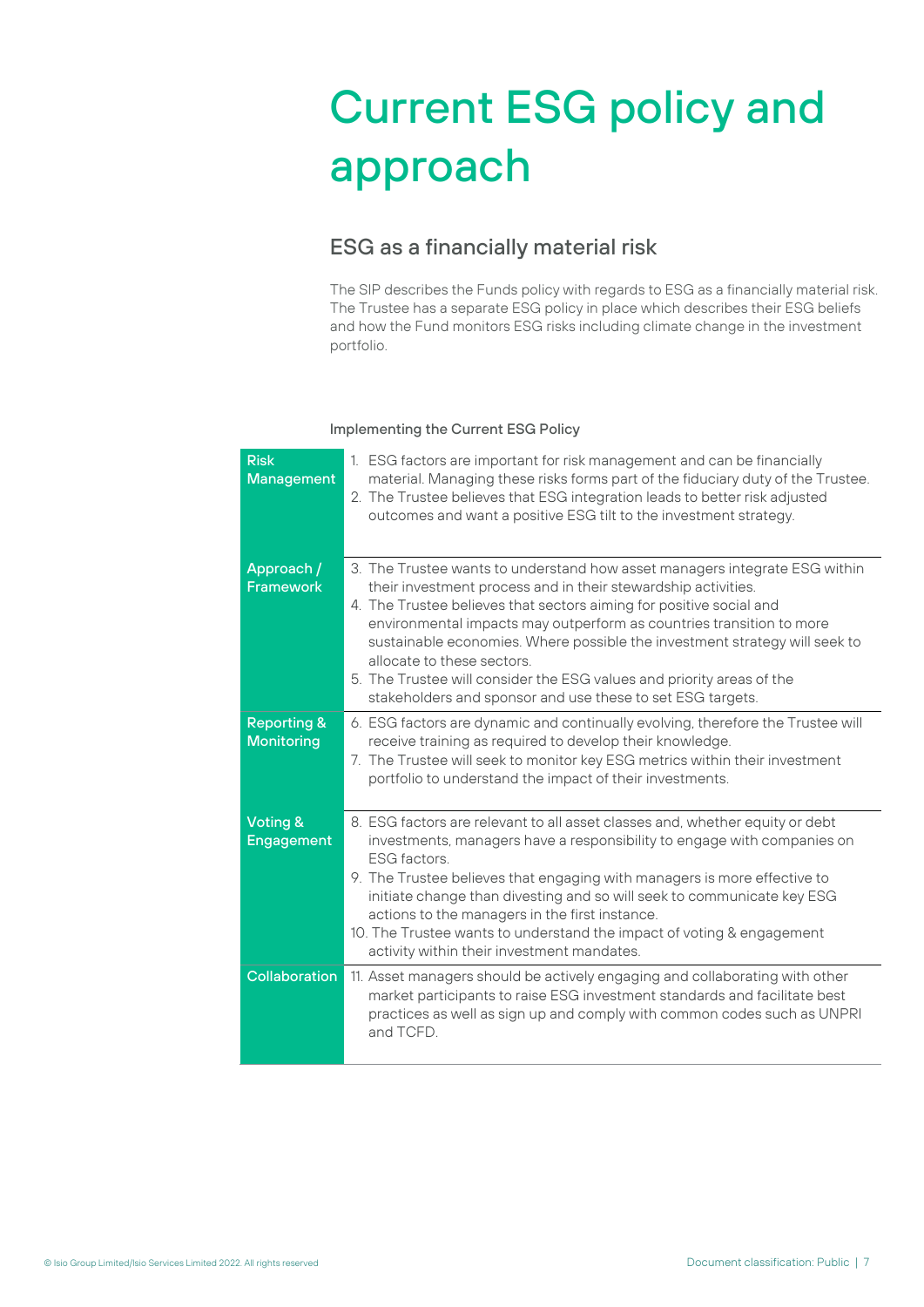# ESG summary and actions with the investment managers

| <b>Manager and</b><br>Fund                                                      | <b>ESG Summary</b>                                                                                                                                                                                                                                                                                                                                                                                                                                                     | <b>Actions identified</b>                                                                                                                                                                                                                                                                                                                                                                                                                                                                                                                                                     | <b>Engagement details</b>                                                                                                          |
|---------------------------------------------------------------------------------|------------------------------------------------------------------------------------------------------------------------------------------------------------------------------------------------------------------------------------------------------------------------------------------------------------------------------------------------------------------------------------------------------------------------------------------------------------------------|-------------------------------------------------------------------------------------------------------------------------------------------------------------------------------------------------------------------------------------------------------------------------------------------------------------------------------------------------------------------------------------------------------------------------------------------------------------------------------------------------------------------------------------------------------------------------------|------------------------------------------------------------------------------------------------------------------------------------|
| <b>Legal &amp; General</b><br><b>LDI</b> and<br>Synthetic<br><b>Equity Fund</b> | LGIM have evidenced<br>their ability to integrate<br>ESG factors in their LDI<br>fund range through<br>counterparty review and<br>engagement. LGIM<br>integrates ESG factors in<br>their processes by using<br>proprietary tools to<br>quantify and monitor<br>ESG risk. LGIM have<br>shown that they are<br>improving their reporting<br>processes, with ESG LDI<br>and Derivatives reports<br>available on an ad hoc<br>basis which include<br>engagement summaries. | LGIM should include the ESG<br>scoring of counterparties in<br>regular client reporting of LDI<br>Funds.                                                                                                                                                                                                                                                                                                                                                                                                                                                                      | Isio engaged with LGIM in<br>Q4 2021 on the Trustee's<br>behalf to review their ESG<br>policies and set actions<br>and priorities. |
| Legal & General<br><b>Managed</b><br><b>Property Fund</b>                       | LGIM have a strong and<br>integrated ESG approach<br>which follows a robust<br>framework. At a firm level.<br>LGIM have a strong<br>history of active<br>engagement, voting and<br>collaboration on ESG<br>related topics. At a real<br>assets business level.<br>LGIM believe that<br>sustainable investments<br>are crucial to provide<br>resilient long-term<br>investment returns.                                                                                 | LGIM developed a net zero<br>carbon roadmap, detailing<br>milestones required to achieve<br>net zero carbon across their real<br>estate platform by 2050 - it<br>would be useful to have more<br>evidence of LGIM's progress in<br>implementing these actions.<br>Provide more granular<br>information/data on the diversity<br>metrics in place at portfolio level,<br>including ethnicity, gender and<br>social mobility stats.<br>LGIM to consider whether they<br>can log engagements and<br>progress on ESG initiatives in<br>their reporting, annually or<br>quarterly. | Isio engaged with LGIM in<br>Q4 2021 on the Trustee's<br>behalf to review their ESG<br>policies and set actions<br>and priorities. |
| <b>BlackRock</b><br><b>Dynamic</b><br><b>Diversified</b><br><b>Growth Fund</b>  | The Fund benefits from<br>BlackRock's scale to<br>drive improvements in its<br>ESG capabilities. The<br>integration of ESG                                                                                                                                                                                                                                                                                                                                             | <b>BlackRock should consider</b><br>adopting specific targets for the<br>Fund.                                                                                                                                                                                                                                                                                                                                                                                                                                                                                                | Isio engaged with<br>BlackRock in Q4 2021 on<br>the Trustee's behalf to<br>review their ESG policies                               |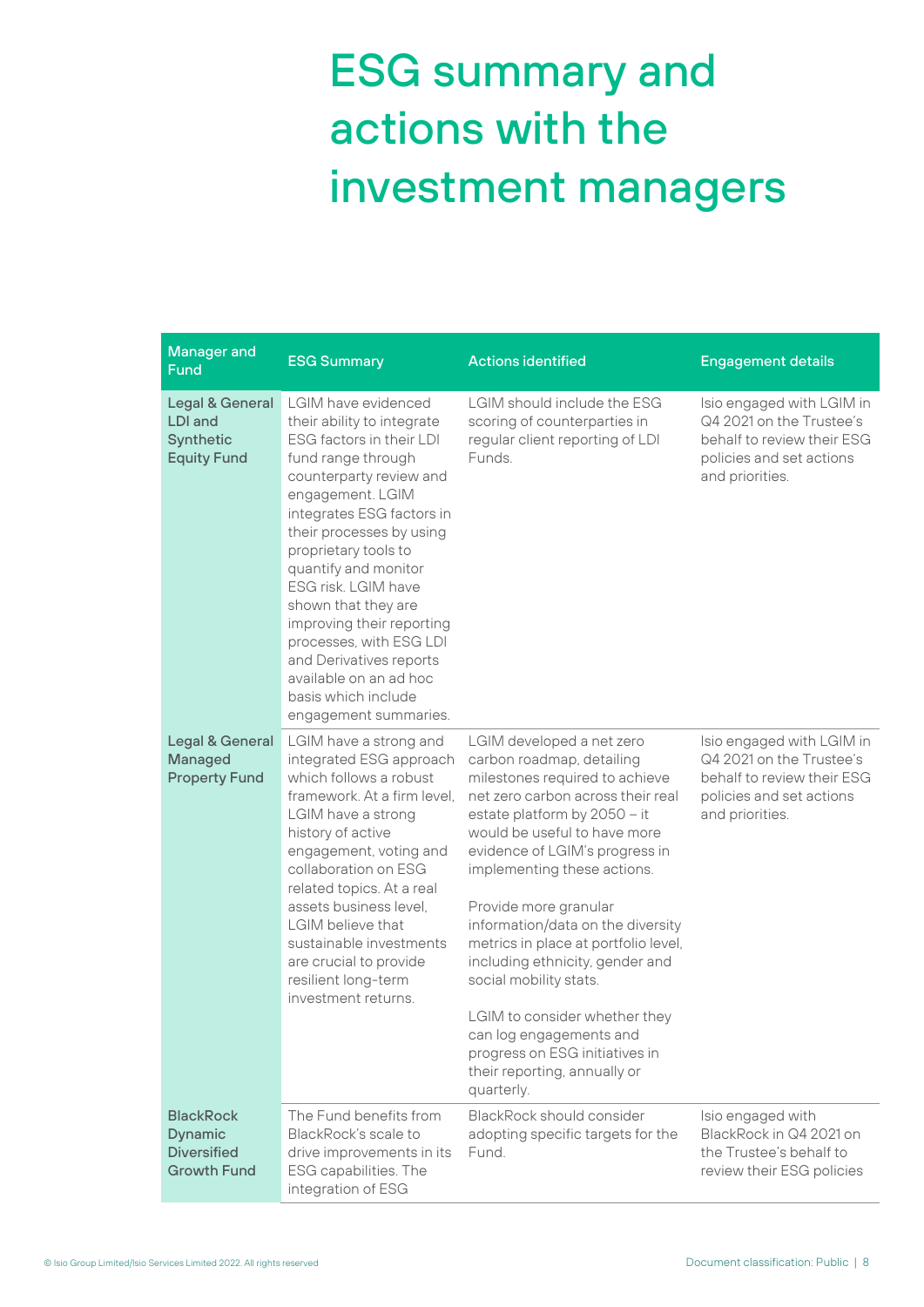|                                                      | factors is clear in the<br>identification of risks and<br>opportunities which<br>ultimately translate into<br>investment decisions.                                                                                             | <b>BlackRock should consider</b><br>producing regular diversity<br>reports which clearly show<br>BlackRock's and the Fund's<br>diversity metrics and the<br>progress made towards any<br>targets, which should align with<br>the firm-wide diversity policies. | and set actions and<br>priorities.                                                                                                |
|------------------------------------------------------|---------------------------------------------------------------------------------------------------------------------------------------------------------------------------------------------------------------------------------|----------------------------------------------------------------------------------------------------------------------------------------------------------------------------------------------------------------------------------------------------------------|-----------------------------------------------------------------------------------------------------------------------------------|
|                                                      |                                                                                                                                                                                                                                 | BlackRock to consider running<br>climate change scenario analysis<br>on the portfolio. This can be via<br>an external provider or through<br>Aladdin Climate once available.                                                                                   |                                                                                                                                   |
|                                                      |                                                                                                                                                                                                                                 | BlackRock should include the<br>Fund's ESG metrics as well as<br>significant voting and<br>engagement data in their<br>quarterly client reporting.                                                                                                             |                                                                                                                                   |
| <b>M&amp;G Total</b><br><b>Return Credit</b><br>Fund | M&G have evidenced<br>their ability to consider<br>the significance of ESG<br>factors in this fund. M&G<br>should consider<br>measurable ESG<br>objectives for the Fund<br>as well as a framework to<br>reach Net Zero by 2050. | M&G should provide specific<br>ESG objectives and policy for the<br>Fund.<br>M&G should continue the<br>development climate scenario<br>modelling and temperature<br>pathways.                                                                                 | Isio engaged with M&G in<br>Q4 2021 on the Trustee's<br>behalf to review their ESG<br>policies and set actions<br>and priorities. |
|                                                      | M&G are actively<br>developing tools to<br>improve ESG modelling<br>and reporting and should<br>continue to increase the<br>number of ESG metrics<br>available for reporting<br>purposes.                                       | M&G should continue to improve<br>their ESG reporting capabilities,<br>e.g., by including TCFD metrics.<br>M&G should aim to be able to<br>provide specific ESG ratings for<br>each asset in the Fund.                                                         |                                                                                                                                   |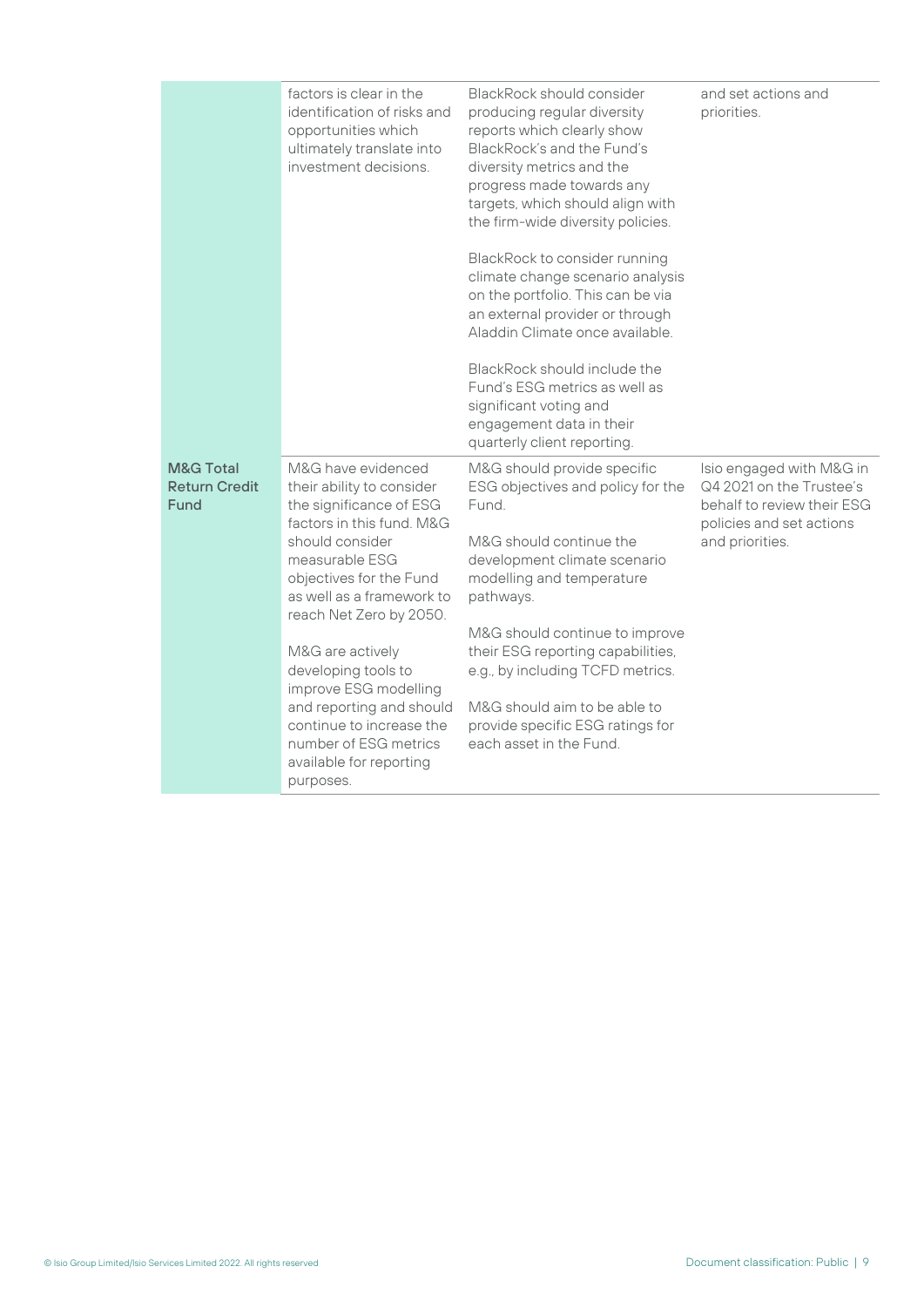### Engagement

As the Fund invests via fund managers the managers provided details on their engagement actions including a summary of the engagements by category for the 12 months to 31 December 2021.

| <b>Fund name</b>                                                               | <b>Engagement summary</b>                                                                                                                                                                                                                                                | Commentary                                                                                                                                                                                                                                                                                                                                                                                                                                                                                                                                                                                                                                                                                                                                                                                                                                       |
|--------------------------------------------------------------------------------|--------------------------------------------------------------------------------------------------------------------------------------------------------------------------------------------------------------------------------------------------------------------------|--------------------------------------------------------------------------------------------------------------------------------------------------------------------------------------------------------------------------------------------------------------------------------------------------------------------------------------------------------------------------------------------------------------------------------------------------------------------------------------------------------------------------------------------------------------------------------------------------------------------------------------------------------------------------------------------------------------------------------------------------------------------------------------------------------------------------------------------------|
| Legal & General<br><b>LDI and Synthetic</b><br><b>Equity Fund</b>              | LGIM have engaged with a<br>number of industry<br>participants on long-term<br>strategic issues in relation<br>to LDI, including:<br>The introduction of<br>central clearing;<br>The LIBOR transition;<br>Recognising the pricing<br>issues with bilateral RPI<br>swaps. | LGIM leverage the wider capabilities of the global firm<br>to engage with companies. The team also regularly<br>engage with regulators, governments, and other<br>industry participants to address long-term structural<br>issues, aiming to stay ahead of regulatory changes and<br>adopt best practice.                                                                                                                                                                                                                                                                                                                                                                                                                                                                                                                                        |
| <b>Legal &amp; General</b><br><b>Managed</b><br><b>Property Fund</b>           | Total entities engaged with:<br>13<br>Number of Engagements:<br>28                                                                                                                                                                                                       | LGIM Investment Management Real Assets<br>("LGIMRA") has an established framework to monitor<br>ESG and Climate Change issues and has a dedicated<br>ESG team. LGIMRA have introduced an added level of<br>ESG monitoring, analysis and reporting through their<br>partnership with Evora, a specialist supplier in this<br>area. Evora provide LGIM's specialist ESG data<br>platform and carry out data collection, analysis and<br>reporting on energy, greenhouse gas emissions, water<br>and waste. Using this platform, Evora provide quarterly<br>analysis at asset and fund level and provide LGIM's<br>annual reporting data for their annual report and<br>TCFD, as well as data inputs into LGIM's annual<br>GRESB submissions. EPC ratings are shared upon<br>request and will soon make up part of the Fund's<br>quarterly updates. |
| <b>BlackRock</b><br><b>Dynamic</b><br><b>Diversified</b><br><b>Growth Fund</b> | Total entities engaged with:<br>410<br>Number of Engagements:<br>749                                                                                                                                                                                                     | BlackRock engage with their companies through their<br>Investment Stewardship team in order to provide<br>feedback and inform their voting decisions. These<br>engagements largely relate to the Fund's equity<br>positions only, which comprised c.32% of the overall<br>portfolio as at 31 December 2021.<br>Examples of significant engagements include:<br>Chevron Corporation - BlackRock has a long history of<br>constructive engagement with Chevron where they<br>discuss corporate governance and sustainability<br>topics that they believe drive long-term shareholder                                                                                                                                                                                                                                                               |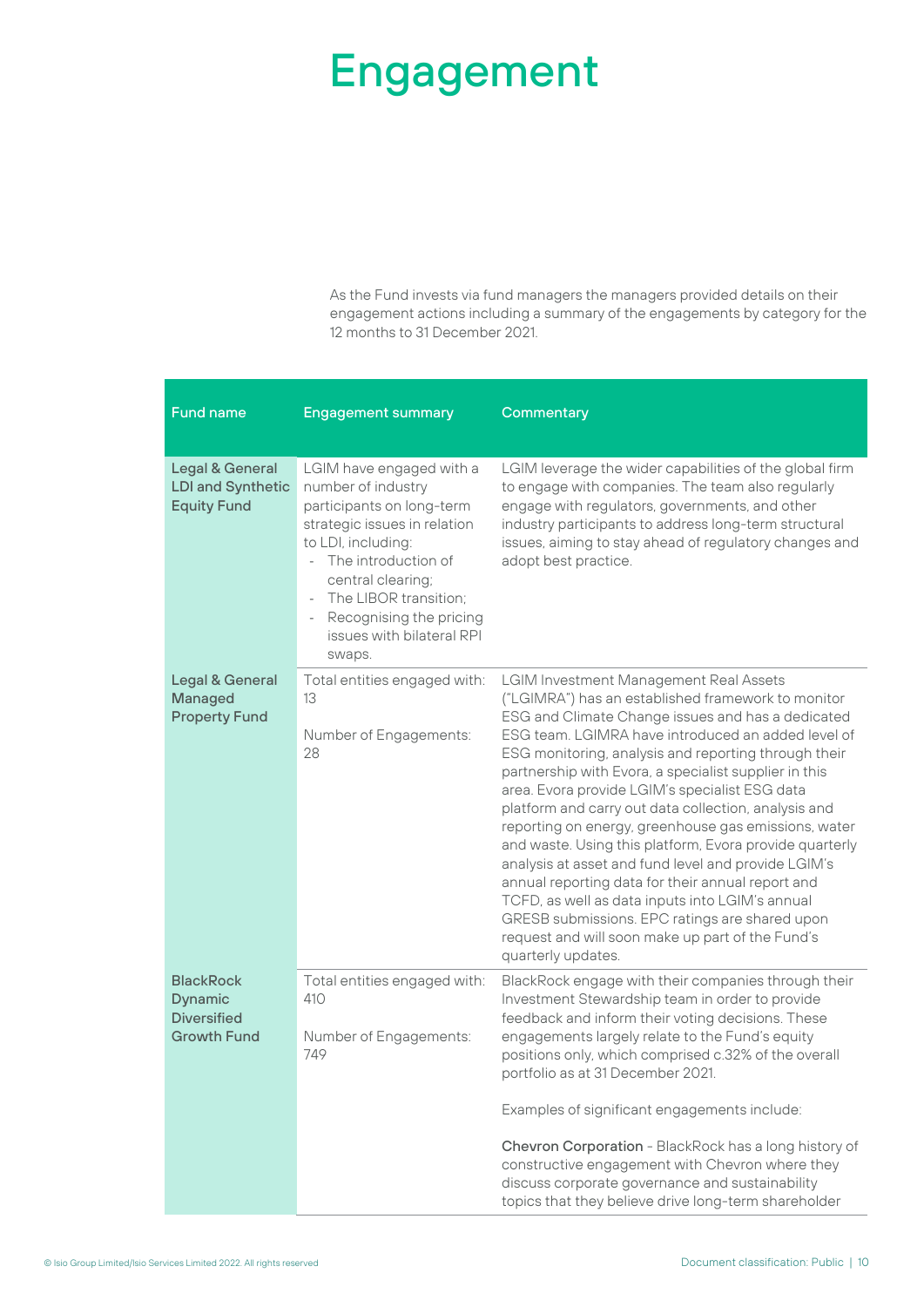|                                                      |                                            | value. Key topics discussed were climate risk, board<br>quality and effectiveness, corporate political activities.                                                                                                                                                                                                                                                                                                                                                                                                                                                                                                                                                                                                                                                           |
|------------------------------------------------------|--------------------------------------------|------------------------------------------------------------------------------------------------------------------------------------------------------------------------------------------------------------------------------------------------------------------------------------------------------------------------------------------------------------------------------------------------------------------------------------------------------------------------------------------------------------------------------------------------------------------------------------------------------------------------------------------------------------------------------------------------------------------------------------------------------------------------------|
|                                                      |                                            | Woodside Petroleum Ltd. - BlackRock regularly<br>monitors Woodside's governance practices and risk<br>profile as part of its responsibility to shareholders. In<br>recent engagements with the company's board,<br>BlackRock had extensive discussions on a range of<br>material issues including the company's approach to<br>the Task Force on Climate-related Financial<br>Disclosures (TCFD), board composition and diversity,<br>broad refreshment and supply chain-related issues.                                                                                                                                                                                                                                                                                     |
| <b>M&amp;G Total</b><br><b>Return Credit</b><br>Fund | Total Engagements: 33<br>Environmental: 23 | M&G's engagement activities remain consistent with<br>firm-wide ESG policies, utilising a systematic approach<br>to engagement, whereby specific objectives are<br>outlined in advance and measured based on the                                                                                                                                                                                                                                                                                                                                                                                                                                                                                                                                                             |
|                                                      | Social: 1<br>Governance: 9                 | outcomes from the engagements. M&G monitor the<br>success of engagements by assessing whether they<br>have met their objective and log this on a central<br>system.                                                                                                                                                                                                                                                                                                                                                                                                                                                                                                                                                                                                          |
|                                                      |                                            | Examples of significant engagements include:                                                                                                                                                                                                                                                                                                                                                                                                                                                                                                                                                                                                                                                                                                                                 |
|                                                      |                                            | <b>Avantor Sciences - M&amp;G engaged with Avantor,</b><br>following a Bloomberg article which raised concerns<br>over the potential misuse of acetic anhydride outside<br>of the regulated supply chain. M&G wanted Avantor to<br>increase disclosure of the customer due diligence<br>process, specifically focusing on high risk jurisdictions.<br>M&G had a meeting with the head of Investor<br>Relations to discuss the issue. As a result, Avantor<br>seized all acetic anhydride sales in Mexico following<br>the control issues and have since taken steps to<br>further their due diligence on the audit of the<br>distribution paths. M&G believe there is further<br>progress needed and continues to monitor the due<br>diligence and disclosures on this area. |
|                                                      |                                            | Experian - M&G met with the company's head of<br>investor relations to discuss concerns around press<br>reports on an Information Commissioner's Office (ICO)<br>investigation into data usage, as well as a data breach<br>in South Africa and reported accusations of consumer<br>credit reporting company Experian's role in a data<br>breach in Brazil. The company provided a<br>comprehensive repost to the ICO allegations and<br>explained how the claims in Brazil were false. The<br>South African situation was, however, an Experian<br>issue, and the company said it was going through the<br>processes to fix this by improving the onboarding<br>process.                                                                                                    |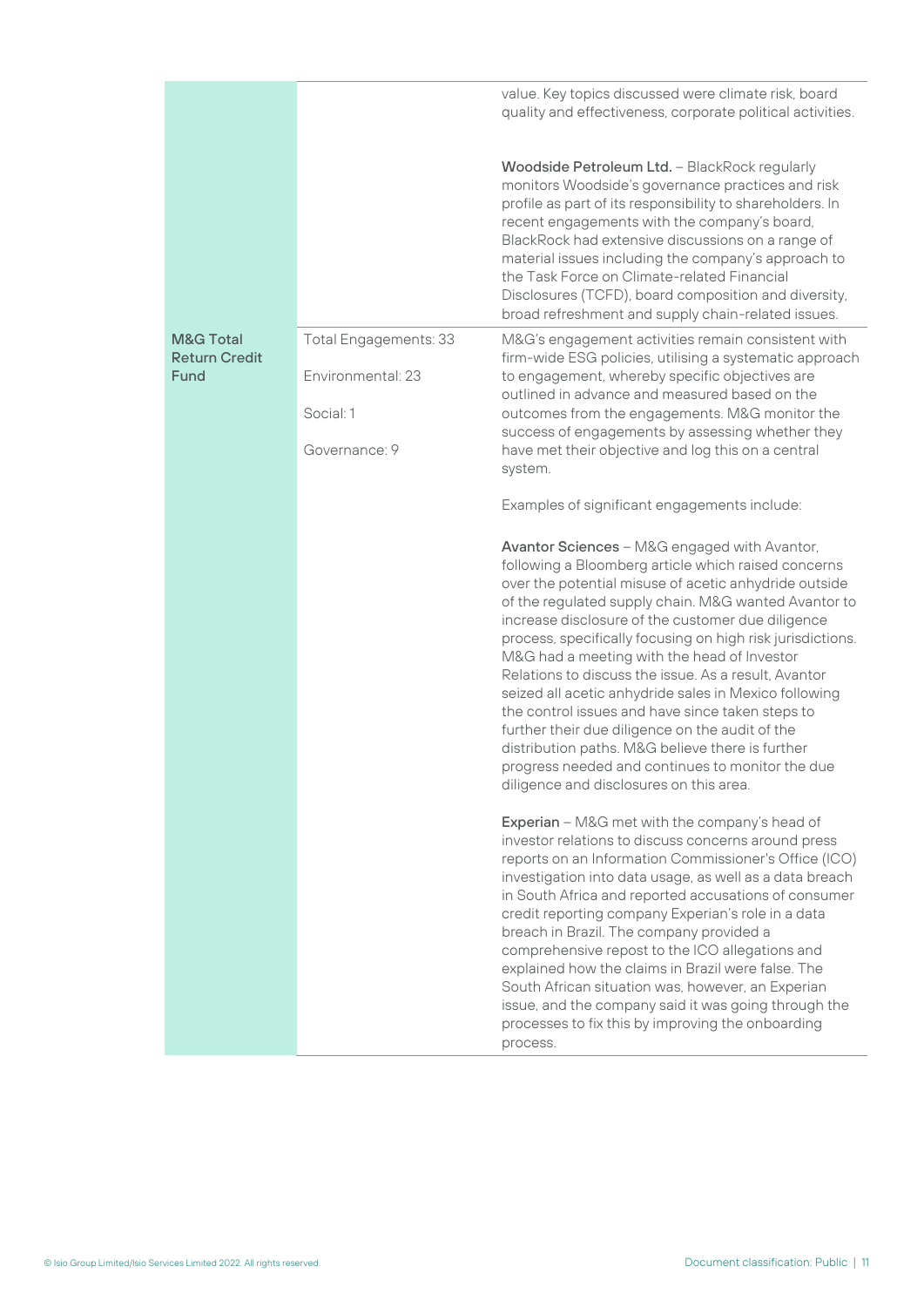### Voting

As the Fund invests via fund managers, the managers provided details on their voting actions (where applicable) including a summary of the activity covering the reporting year up to 31 December 2021. The managers also provided examples of any significant votes.

This section only relates to the BlackRock DGF Fund as the other mandates do not include any equity shareholdings.

| <b>Fund name</b>                                                         | <b>Voting summary</b>                                                                                                                                                                                                                                        | <b>Examples of significant votes</b>                                                                                                                                                                                                                                                                                                                                                                                                                                                                                                                                                                                                                                                             | Commentary                                                                                                                                                                                                                                                                                                                                                                                                                                                                |
|--------------------------------------------------------------------------|--------------------------------------------------------------------------------------------------------------------------------------------------------------------------------------------------------------------------------------------------------------|--------------------------------------------------------------------------------------------------------------------------------------------------------------------------------------------------------------------------------------------------------------------------------------------------------------------------------------------------------------------------------------------------------------------------------------------------------------------------------------------------------------------------------------------------------------------------------------------------------------------------------------------------------------------------------------------------|---------------------------------------------------------------------------------------------------------------------------------------------------------------------------------------------------------------------------------------------------------------------------------------------------------------------------------------------------------------------------------------------------------------------------------------------------------------------------|
| BlackRock-<br><b>Dynamic</b><br><b>Diversified</b><br><b>Growth Fund</b> | Meetings eligible to<br>vote for: 965<br>Resolutions eligible<br>to vote for: 12.082<br>Resolutions voted<br>on: 100%<br>Resolutions voted<br>with management:<br>93%<br>Resolutions voted<br>against<br>management: 6%<br>Resolutions<br>abstained from: 1% | AT&T Inc. - voted against the<br>proposal to approve executive<br>compensation based on a pay and<br>performance misalignment.<br>BlackRock expect a company's<br>board of directors to put in place a<br>compensation structure that<br>incentivizes and rewards executives<br>against appropriate and rigorous<br>goals and metrics. Outcomes should<br>be aligned with shareholder<br>interests-particularly the<br>generation of sustainable long-term<br>value. As that was not demonstrated<br>in this case, we voted against the<br>executive pay package (Item 3) and<br>held members of the Compensation<br>Committee accountable for poor<br>compensation practices and<br>structures. | BlackRock use<br>Institutional Shareholder<br>Services' electronic<br>platform to execute vote<br>instructions. BlackRock<br>categorise their voting<br>actions into two groups:<br>holdings directors<br>accountable and<br>supporting shareholder<br>proposals. Where<br>BlackRock have concerns<br>around the lack of<br>effective governance on<br>an issue, they usually vote<br>against the re-election of<br>the directors responsible<br>to express this concern. |
|                                                                          |                                                                                                                                                                                                                                                              | <b>Chevron Corporation - BlackRock</b><br>voted for a proposal to reduce<br>Scope 3 Emissions. BlackRock<br>believe it is particularly important for<br>companies in carbon intensive<br>industries to assume responsibility,<br>where reasonable, for the complete<br>emissions profile of the company as<br>the world transitions to a low carbon<br>economy.                                                                                                                                                                                                                                                                                                                                  |                                                                                                                                                                                                                                                                                                                                                                                                                                                                           |